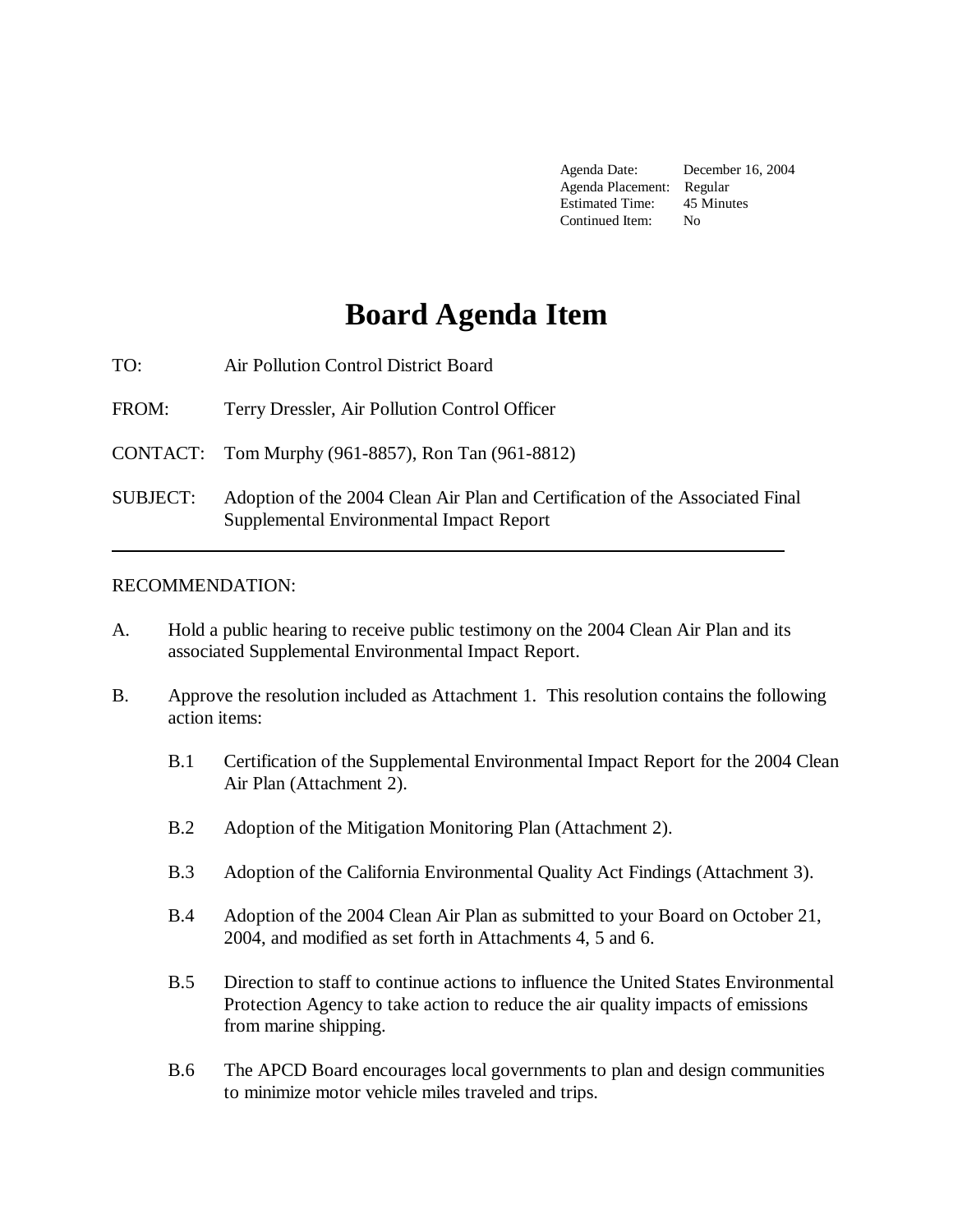- B.7 Direction to staff to work with the Community Advisory Council to evaluate tools to quantify emissions from indirect sources and return to the Board with recommended options to mitigate emissions from such sources.
- B.8. Authorization of the Chair to sign the attached letter (Attachment 8) transmitting the 2004 Clean Air Plan to the California Air Resources Board.

#### DISCUSSION:

At the October 21, 2004 Board hearing, staff presented the Draft 2004 Clean Air Plan and the associated Supplemental Environmental Impact Report. As discussed at the hearing, our air quality has improved to the point that the United States Environmental Protection Agency has declared us an attainment area for the federal 1-hour ozone standard. This milestone is clear evidence that Santa Barbara County residents are breathing cleaner air. However, we do not yet comply with the state 1-hour ozone standard, which is more protective of public health. Therefore this 2004 Clean Air Plan (2004 Plan) focuses solely on the state 1-hour ozone standard and the associated planning requirements mandated by the California Clean Air Act.

This Clean Air Plan is the blueprint for air quality improvement in Santa Barbara County. Its goals are to explain the complex interactions between emissions and air quality, and to design the most cost-effective emission control strategy for our area. Continuing progress toward clean air is a challenge that demands participation by the entire community. This 2004 Plan represents a partnership among the Air Pollution Control District, the Santa Barbara County Association of Governments, the California Air Resources Board, the United States Environmental Protection Agency, local businesses and the community at large to reduce pollution from all sources.

#### **Draft 2004 Clean Air Plan**

On August 25, 2004, a Draft 2004 Clean Air Plan was released for a 30-day public comment period. A public notice was published in the Santa Barbara News Press, the Santa Maria Times, the Lompoc Record, and the Santa Barbara Independent. As part of the release, more than 100 copies of the Draft 2004 Clean Air Plan and Supplemental Environmental Impact Report were distributed to interested parties, organizations, local governments, the California Air Resources Board, and the United States Environmental Protection Agency. The documents were also available on the APCD website at www.sbcapcd.org. The public comment period closed on September 24, 2004.

A public workshop was held to receive comments on the Draft Plan on September  $15<sup>th</sup>$  in Buellton. Both APCD and SBCAG staff attended the workshop. Public comments and questions from the workshops, and all written comments received by the close of the public comment period, along with all APCD and SBCAG staff responses, are included in Chapter 8 – Public Participation (Attachment 6). At its November 10, 2004 meeting, the Community Advisory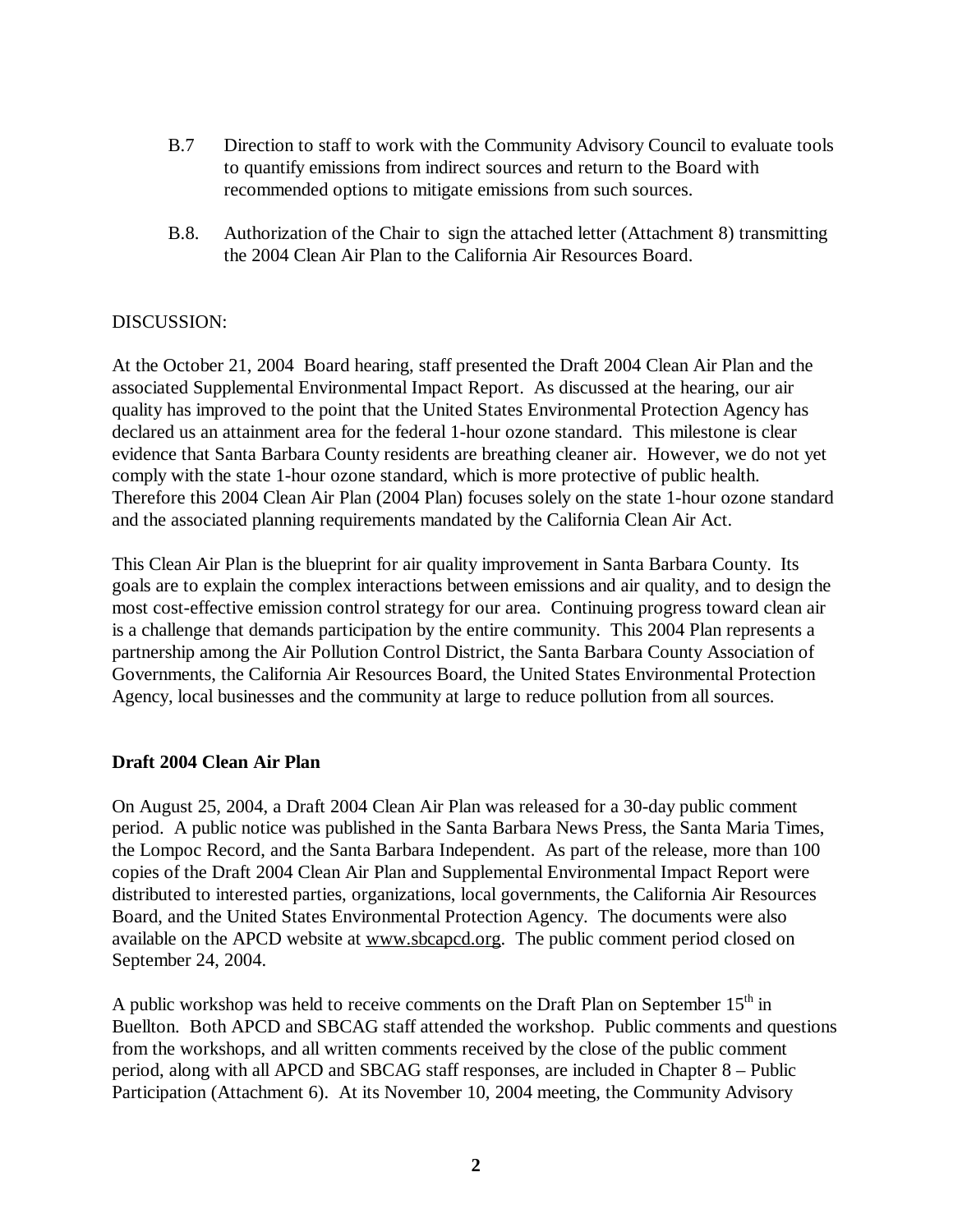Council (CAC) made a recommendation to move Rules 333 and 342 from "Proposed Emission Control Measures" to "Emission Control Measures for Further Study," and to forward the 2004 Clean Air Plan to the Board for approval with the addition of a "Statement of Concern" written by members Marc Chytilo and Kevin Wright. This statement addresses the significance of Transportation Control Measures (TCMs) and Chapter 7; it is provided in Attachment 9.

#### **Summary of Major Revisions**

In response to the public comment process, and the direction provided by your Board in October, staff have made several amendments to the Draft 2004 Clean Air Plan. Attachment 4 provides strikeout/underline documentation of all the changes made to the draft Plan. Additionally, a significantly revised Chapter 7 is included as Attachment 5.

The APCD specifically sought input from the CAC on each element of the 2004 Plan as it was being developed over the past year. Starting in January of 2004, APCD staff presented specific portions of the 2004 Plan to the CAC for review and comment. The CAC also provided recommendations regarding policy and other key issues that altered the direction, and ultimately enhanced the plan's contents. The highlights of these CAC meetings and recommendations are in Chapter 8 (Attachment 6).

Both the City of Goleta and your Board expressed concerns with Chapter 7, Land Use Strategies, including the concern that the strategies discussed were too specific, and might not necessarily reduce air pollution from motor vehicles if implemented. Additionally, your Board felt that this chapter represented an unwarranted intrusion by the APCD into planning issues, which are the sole purview of local land use planning agencies. In response, staff have substantially modified Chapter 7 — deleting specific implementation strategies, and emphasizing that the ideas and concepts presented are not meant to be prescriptive.

The California Air Resources Board requested that the APCD move three emission control measures from the "Emission Control Measures for Further Study" category to the list of "Proposed Emission Control Measures". After additional analysis by staff, two of these "Further Study" measures regulating boilers, steam generators and processes heaters and internal combustion engines were reclassified as "Proposed Emission Control Measures " and presented to the CAC at their November 10, 2004 meeting. As discussed above, the CAC made a recommendation to move Rules 333 and 342 from "Proposed Emission Control Measures" to "Emission Control Measures for Further Study." We have discussed this recommendation with staff at the California Air Resources Board, and they have indicated that it will not jeopardize the approval of the 2004 Clean Air Plan.

#### **Compliance with the California Environmental Quality Act**

To comply with the California Environmental Quality Act (CEQA), the APCD prepared a Supplemental Environmental Impact Report (APCD-2004-SEIR-01, SCH No. 91031045) for the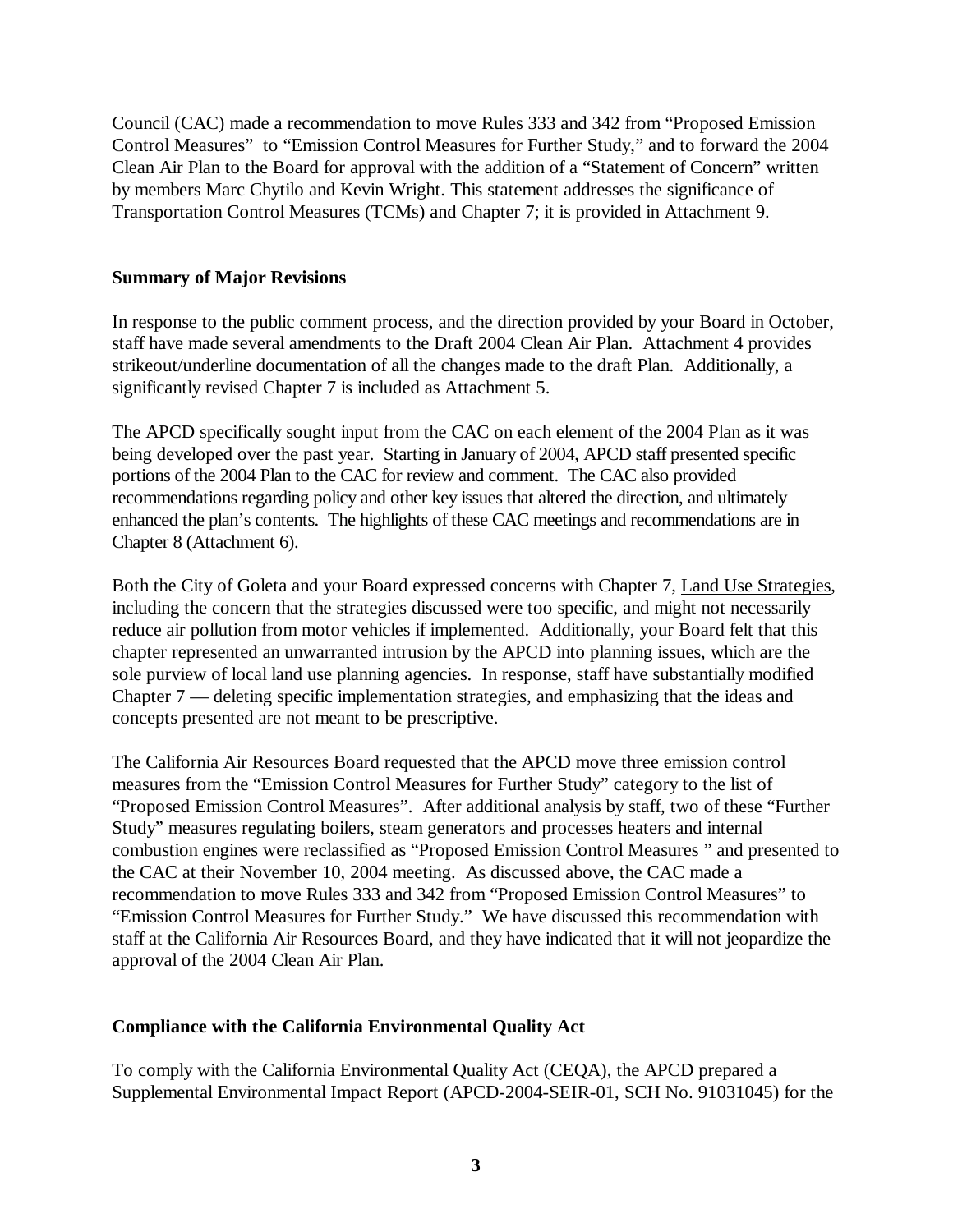2004 Clean Air Plan. The public review period for the Draft SEIR began August 25, 2004 and closed October 11, 2004. Three comment letters were received on the Draft SEIR. Responses to these letters were provided in the Final SEIR which is included as Attachment 2.

#### **Conclusion**:

Your Board's action on the 2004 Clean Air Plan will continue our efforts to meet the state 1-hour ozone standard. The 2004 "ozone season" is concluding with only two days on which the state one-hour ozone standard and the federal eight-hour ozone standard were exceeded – our cleanest year on record. This air-quality milestone reflects the successful efforts of a partnership including APCD, the Santa Barbara County Association of Governments, the Community Advisory Council, the California Air Resources Board, the United States Environmental Protection Agency, local businesses, and the community-at-large all working to reduce pollution from multiple sources: cars, trucks, industry, consumer products, and many more. We believe this partnership will be key to continued progress in improving air quality, and providing for attainment of all applicable state and federal ambient air quality standards.

#### ATTACHMENTS:

- 1. APCD Board Resolution for the 2004 Clean Air Plan.
- 2. Final Supplemental Environmental Impact Report for the 2004 Clean Air Plan.
- 3. California Environmental Quality Act Findings.
- 4. Strike out–underline changes to the Draft 2004 Clean Air Plan.
- 5. Chapter 7 (Land Use Strategies) of the 2004 Clean Air Plan.
- 6. Chapter 8 (Public Participation) of the 2004 Clean Air Plan
- 7. Response to written comments received after the close of the public comment period.
- 8. Transmittal Letter for the 2004 Clean Air Plan.
- 9. Community Advisory Council Statement of Concern.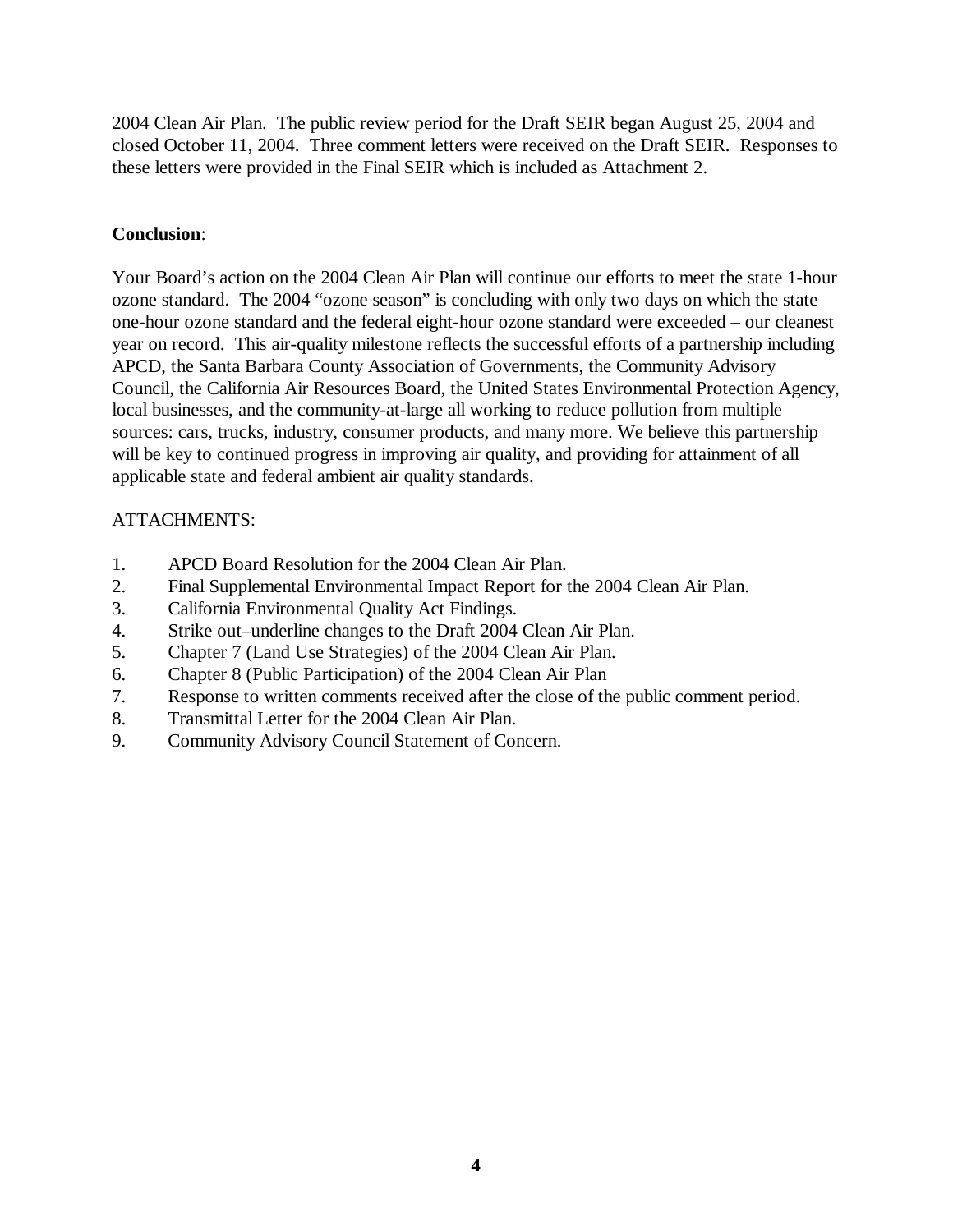APCD Board Resolution for the 2004 Clean Air Plan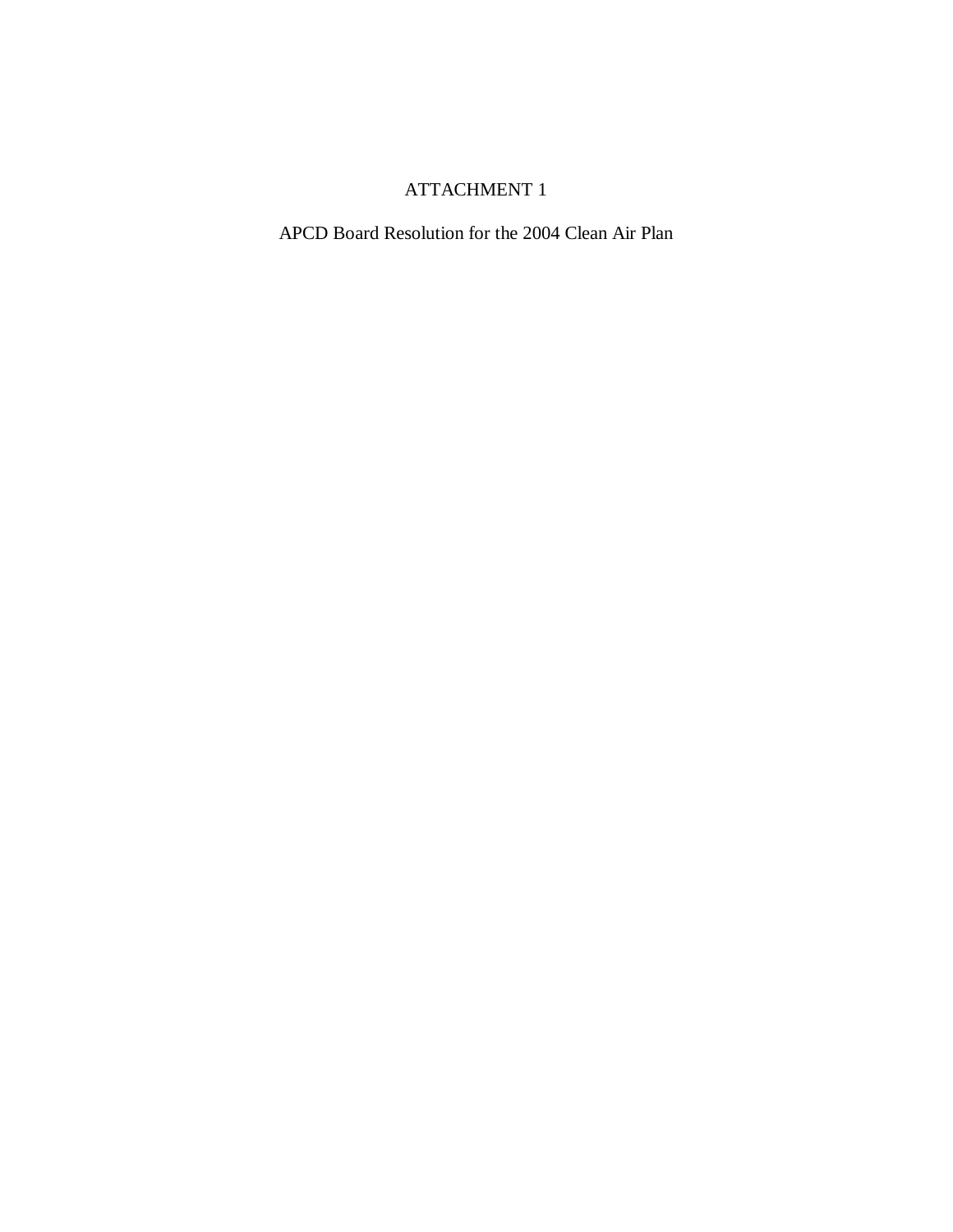Final Supplemental Environmental Impact Report for the 2004 Clean Air Plan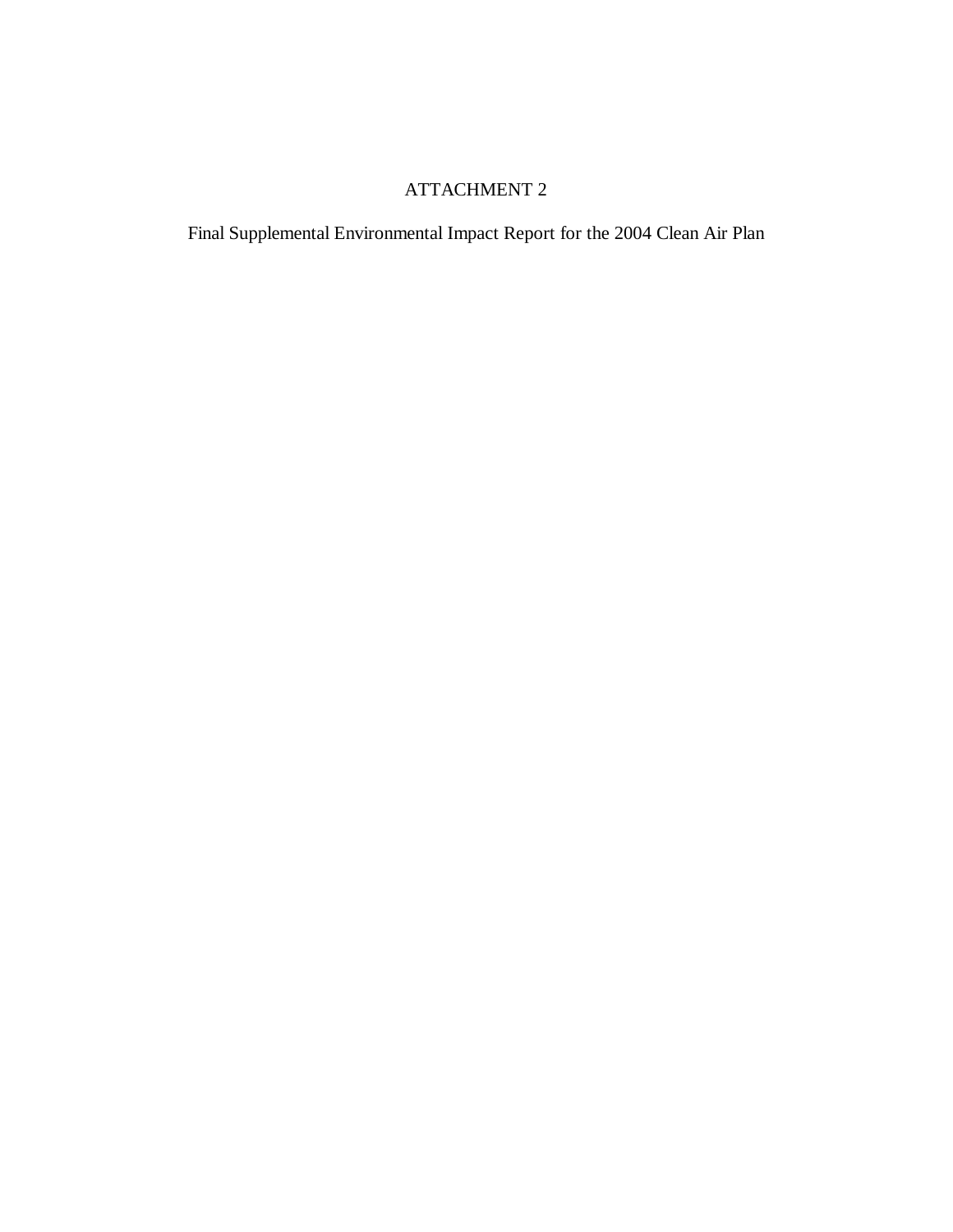California Environmental Quality Act Findings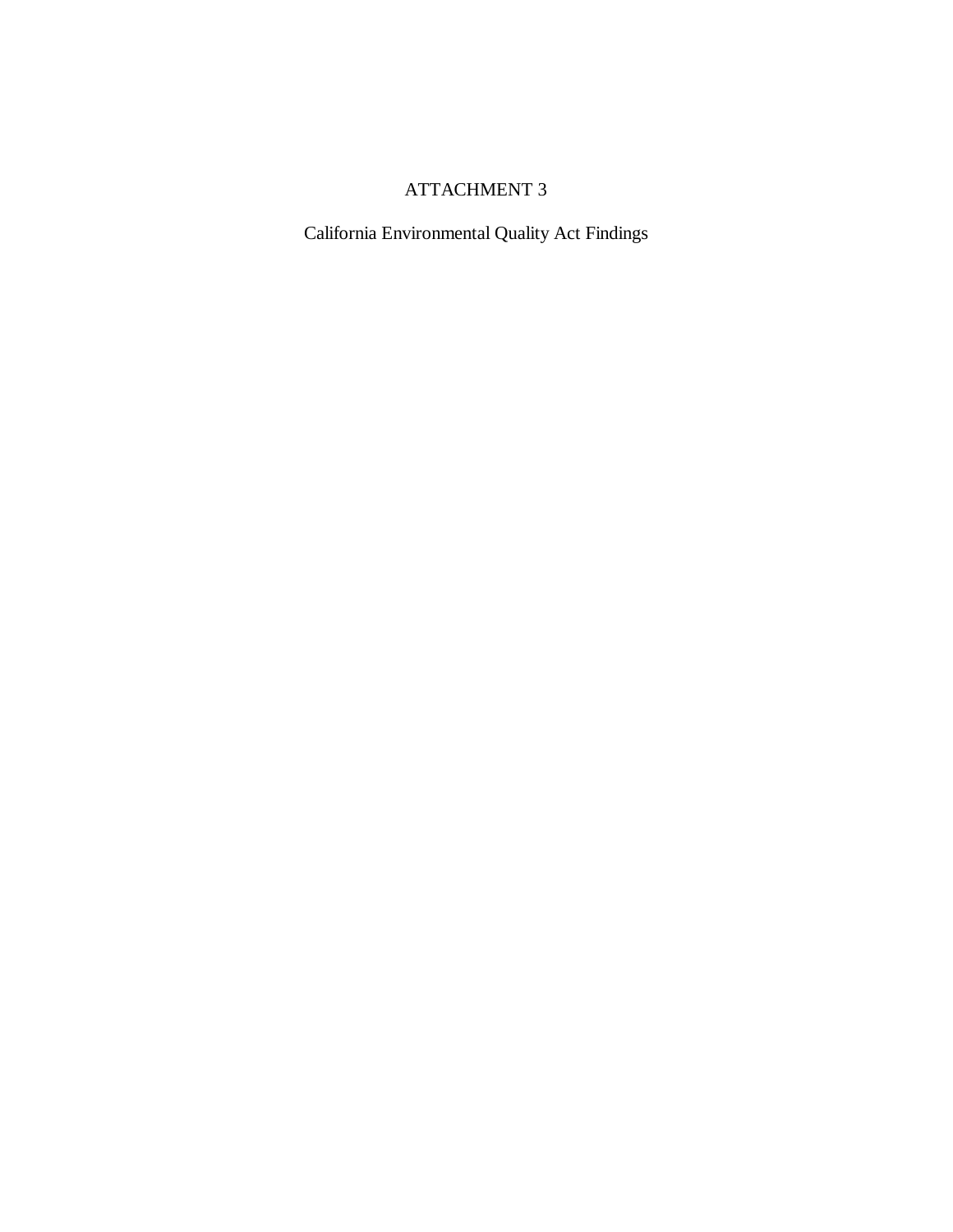Strike out-underline changes to the Draft 2004 Clean Air Plan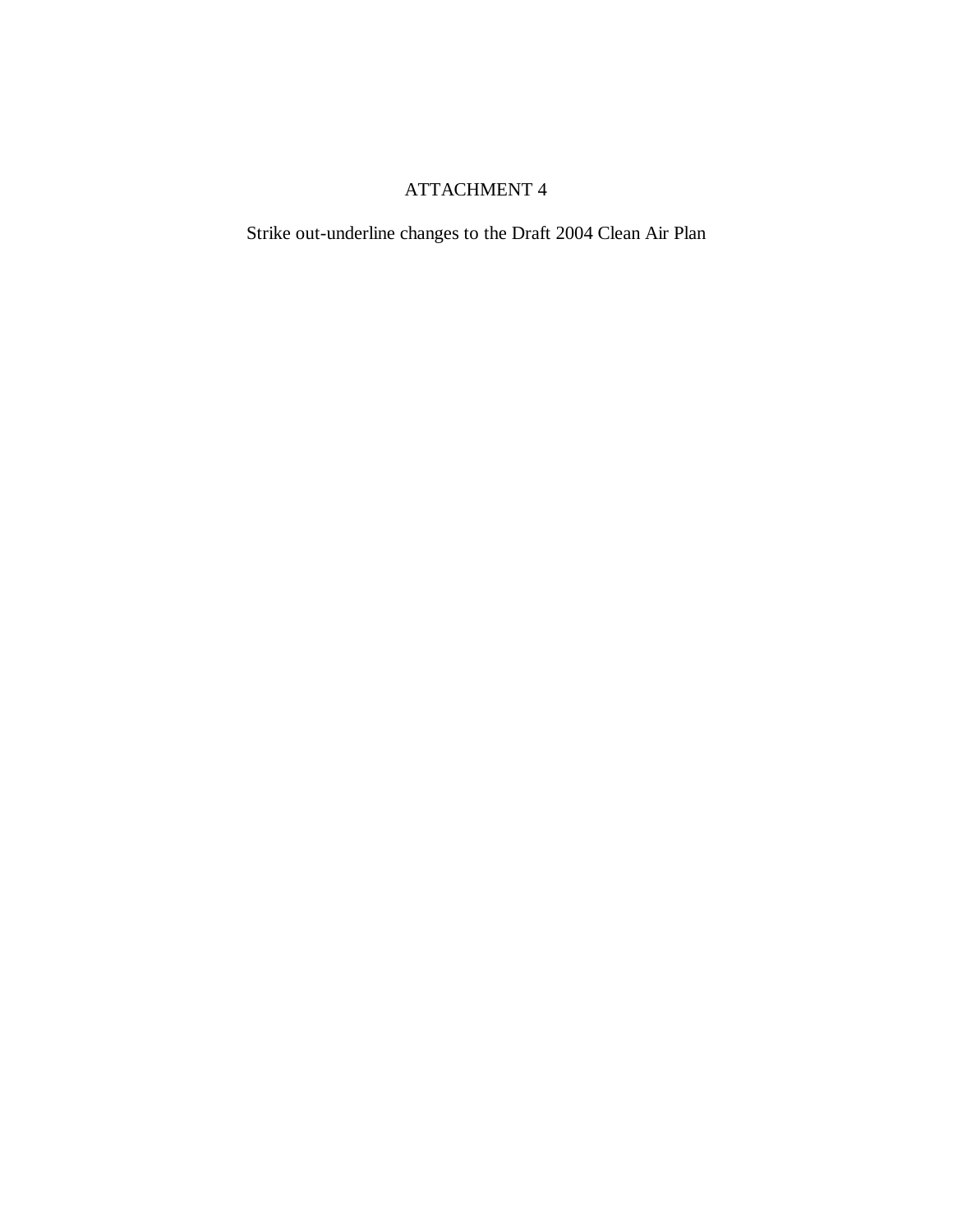Chapter 7 (Land Use Strategies) of the 2004 Clean Air Plan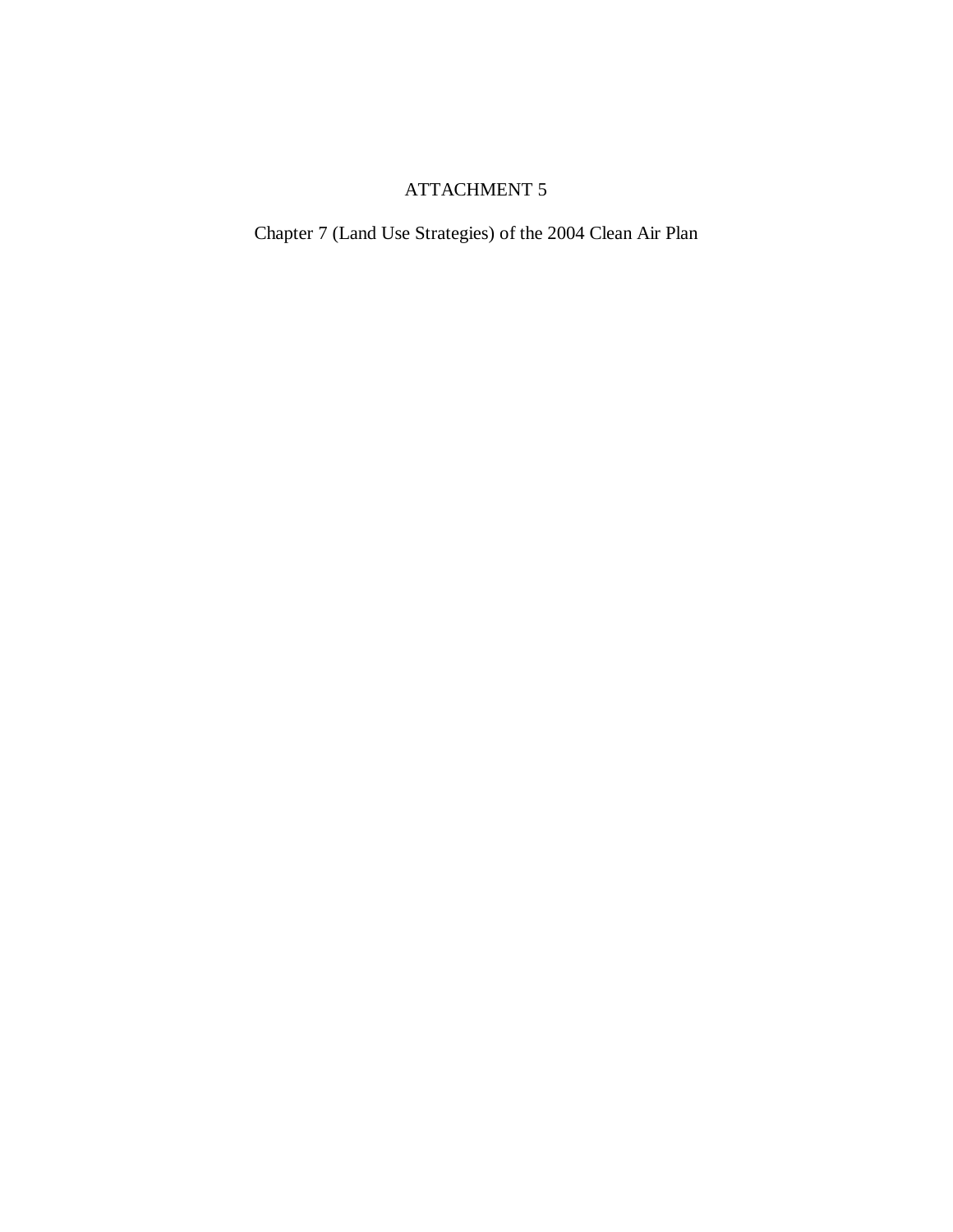Chapter 8 (Public Participation) of the 2004 Clean Air Plan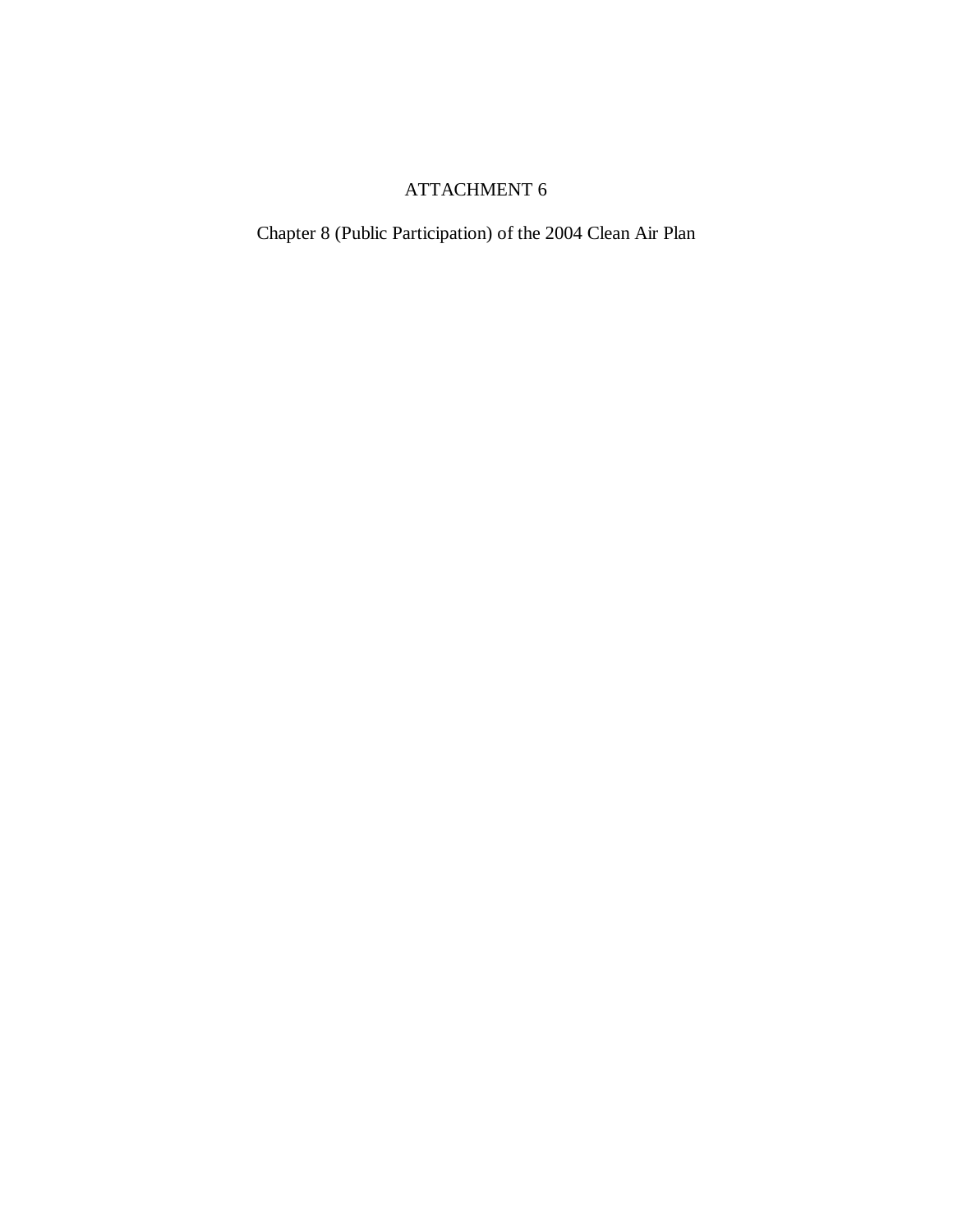Response to written comments received after the close of the public comment period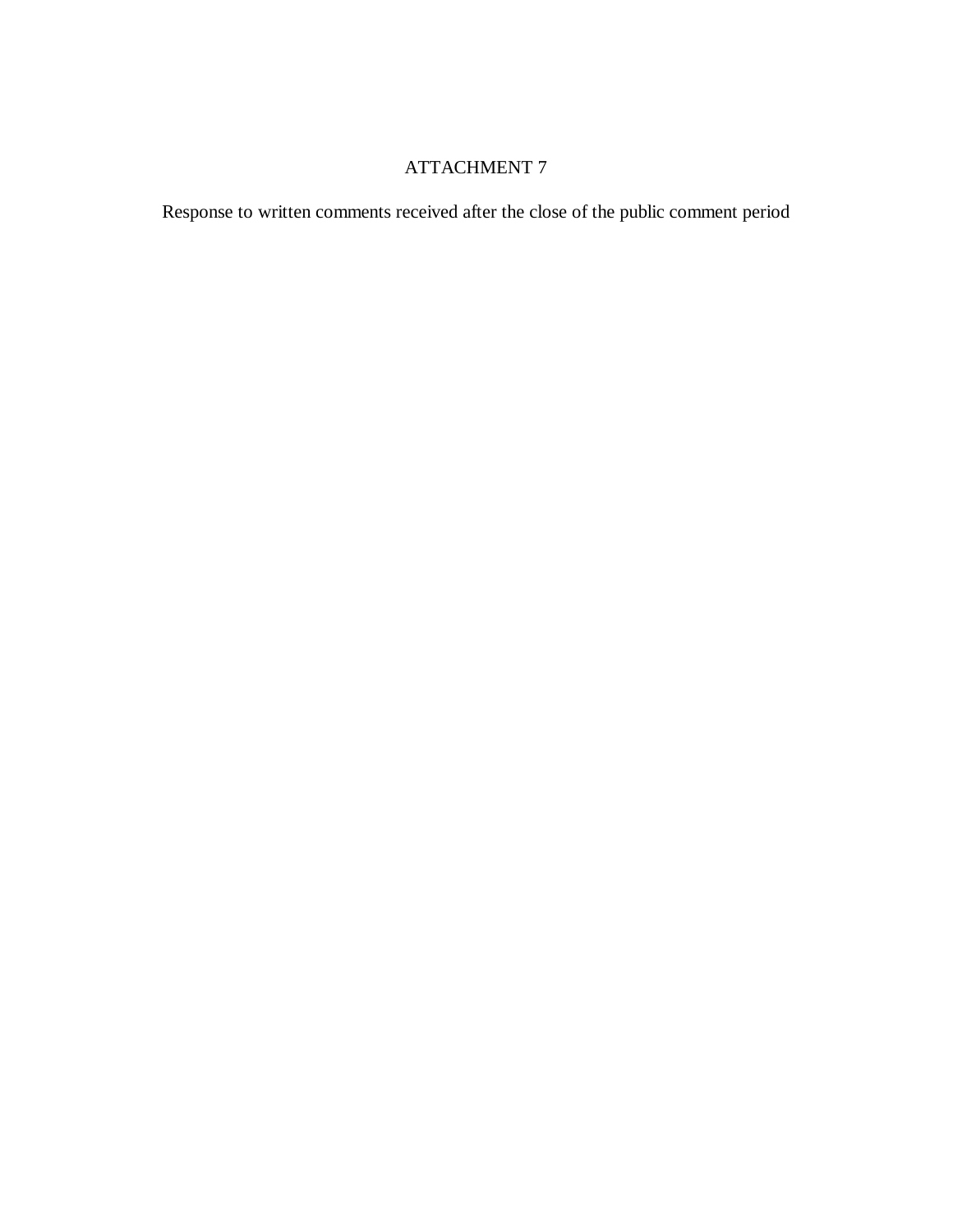Transmittal Letter for the 2004 Clean Air Plan